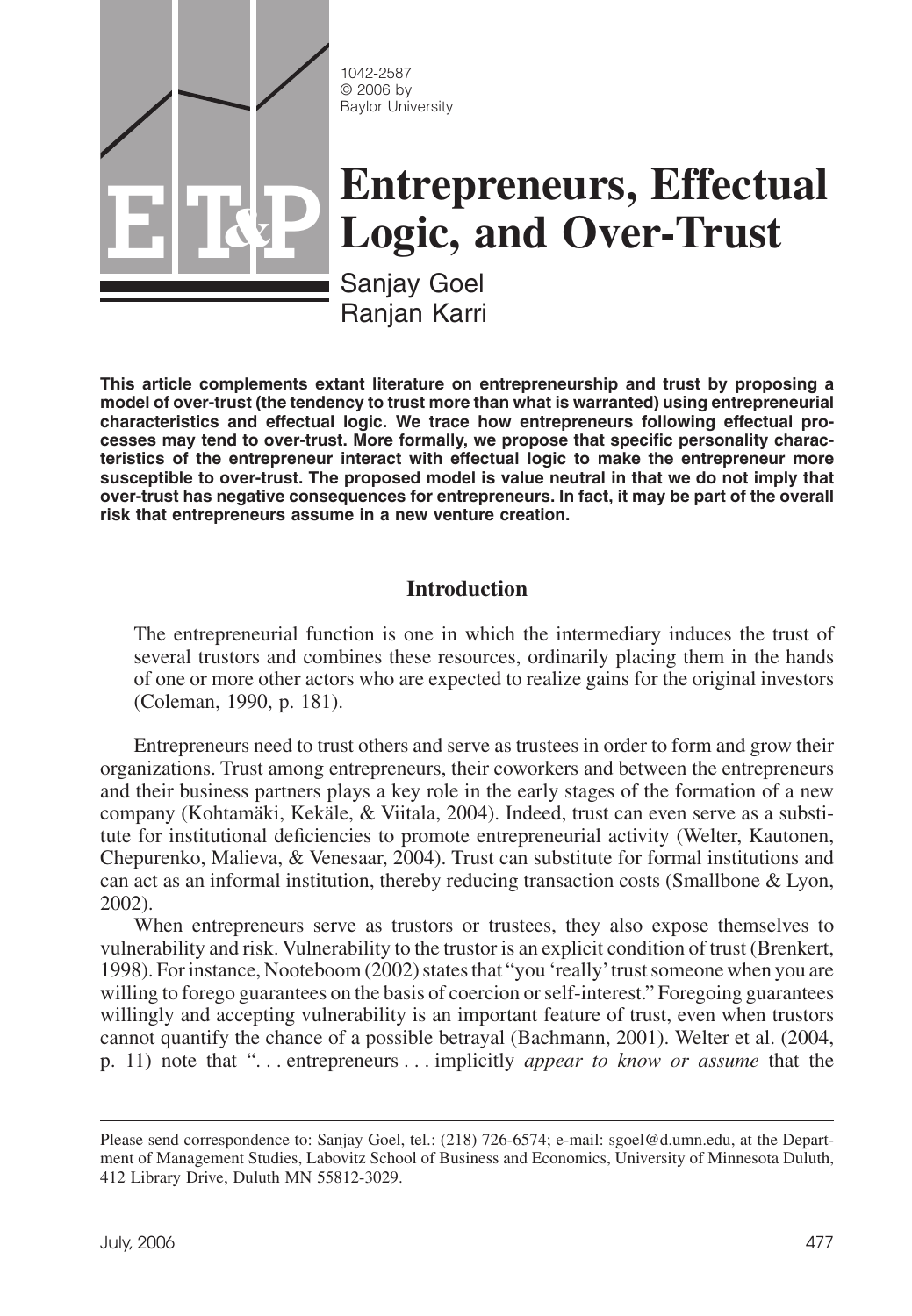partner/friend will not behave in a way detrimental to the relationship, even when there are no written or explicit rules set out" (emphasis added by authors).

In this article, we focus on modeling why entrepreneurs may trust more than the situation merits or why they may *over*-trust, that is, trust where trust may not be warranted. We draw on extant literature on the differences between entrepreneurs and nonentrepreneurs, and the decision-making lens of the effectuation theory (Sarasvathy, 2001) to argue that entrepreneurs are more likely to over-trust than nonentrepreneurs are. The effectuation theory provides a useful perspective to investigate trust behavior among entrepreneurs because it combines both the stock elements of entrepreneurial traits and the situational characteristics (inputs to an entrepreneurial decision), as well as the process elements of a decision (constraints and selection criteria). An effectual approach to decision making is distinct from the widely understood rational decision-making models that use a causal approach. According to Sarasvathy (2001):

Causal processes take a particular effect as given and focus on selecting between means to create the effect. Effectuation processes take a set of means as given and focus on selecting between possible effects that can be created with that set of means.

Rational decision-making processes that use the causal approach rely on the logic of prediction as compared to the effectual approach that relies on the logic of control. In other words, effectual reasoning does not necessarily adopt a systematic acquisition and analysis of information within certain bounds; instead, it is based on the assumption that given what one knows, one can control the future, thereby eliminating the need to predict the future. The effectual approach to decision making is especially relevant in entrepreneurial settings where uncertainty is the order of the day, where markets are nonexistent and where opportunities are not merely recognized but created (Sarasvathy, Dew, Velamuri, & Venkataraman, 2003).

We argue that entrepreneurial traits interact with the elements of the effectuation entrepreneurial process to make entrepreneurs more susceptible to over-trust. Entrepreneurs recognize the set of means that they are endowed with and, given their situational characteristics, entrepreneurs use certain selection criteria that principally stem from the affordable loss principle of the effectuation process and assume trust in their partners, as they do not necessarily evaluate the trustworthiness of their relationships using a causal approach. We examine the specific entrepreneurial characteristics and the typical situational characteristics that entrepreneurs face and apply the effectual logic of decision making to establish links to the entrepreneurial propensity to over-trust. Our model is value neutral in the sense that we do not believe that over-trust is an undesirable risk for entrepreneurs to take. Rather, we believe that by modeling antecedents of over-trust through the effectuation lens we shed light on risks that may be hidden and subconsciously assumed or actively ignored by the entrepreneurs. Our overall argument utilizes well-established results from the psychological traits literature in entrepreneurship on the ability of entrepreneurs to engender trust in other individuals combined with placing a bet against opportunism through an effectual logic as the drivers of entrepreneurial activity. The model, therefore, details *how* Coleman's (1990) characterization of the role of entrepreneur as *tertius gaudens*––the arbiter of trust––may work.

We begin with a brief overview of the literature to discuss the definitions of trust and over-trust and to state the significance of trust and over-trust in the entrepreneurial context. In the next section, we introduce the tenets of the effectuation theory, which serves as a useful lens to understand the entrepreneurial process and the importance of over-trust in entrepreneurial relationships. Based on the assumption that entrepreneurs predominantly apply effectual logic, we develop propositions as to how the unique attitudes of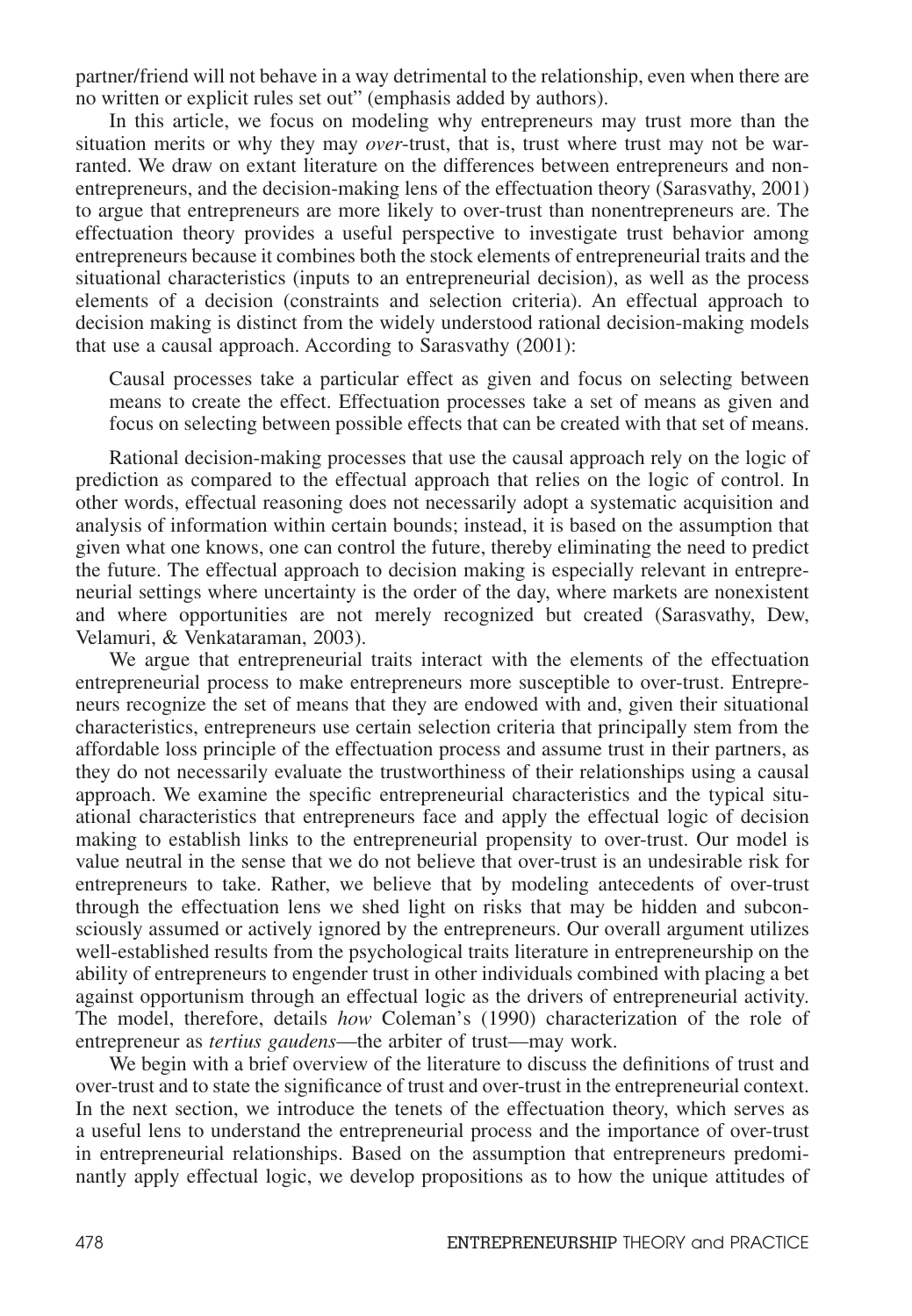entrepreneurs and the characteristics of the situation such as the cultural milieu lead entrepreneurs to over-trust. We conclude with directions for future research that will extend our understanding of the occurrence of over-trust in relationships developed by entrepreneurs.

#### **Literature Review and Model Development**

#### **Trust and Over-Trust**

Trust is a complex construct that has been conceptualized in multiple ways; yet a common definition of trust suggests that it is "a psychological state comprising the intention to accept vulnerability based upon positive expectations of the intentions and behavior of another" (Rousseau, Sitkin, Burt, & Camerer, 1998). A decision to trust is also concomitantly a decision to accept the vulnerability (and the risk of loss if the positive expectations of another prove to be misplaced). On the positive side, trust implies that actors involved in trusting relationships will veer away from the tendency of seeking self-interest with guile or, in other words, will avoid opportunism. The definition suggests that trust is relational as it involves interdependence and neither party in the relationship has complete control over the other. To the extent that there is an inability to control, the relationship is fraught with unpredictable outcomes in the relationship between the trustor and the trustee.

Trust as an attitude has cognitive, affective, and behavioral components. The cognitive component of trust suggests a belief or an expression of faith and confidence that the trustor holds with regard to the trustee. The affective component of trust evokes emotions such as a sense of security, both physically and psychologically (Wicks, Berman, & Jones, 1999). The behavioral intention component of trust refers to the ability of a person to rely upon another's words and upon the actions of another. Behavioral intention is a strong predictor of trusting behavior that may vary from high levels of trust to low levels of trust between the trustor and the trustee (McKnight, Cummings, & Chervany, 1998). Acceptance of vulnerability in an exchange relationship implies surrendering of power by the trustor to the trustee with an expectation that the trustee will not take advantage of the situation and cause harm. Therefore, inherent in a trustbased relationship is the risk in the sense of perceived probability of loss and interdependence in that the interests of the trustor cannot be achieved without reliance on the trustee (Rousseau et al., 1998).

Trust is useful to the trustor to the extent that the trustee is trustworthy (Hardin, 1996). While trust may be assumed consciously or habitually, trustworthiness is revealed only after the outcome of the decision to trust is realized. While opportunistic tendencies are not transparent *ex ante* (Williamson, 1985), individuals will attempt to be trustworthy even if the reality is otherwise, leading to over-trust in the relationship. Goel, Bell, and Pierce (2005) proposed: "Over-trust reflects a condition where one chooses, either consciously or habitually, to trust another more than is warranted by an objective assessment of the situation." We refine this definition further in the context of the entrepreneurs' trusting behavior by forgoing reliance on deviation from the objective merits of the situation. We observe that some people can trust in contexts where others may urge caution and seek cautionary safeguards. In this respect, over-trust can be viewed as instrumental in making deals under the *assumption* that the other parties will keep their end of the bargain. The assumptions guiding over-trust in this context are diametrically the opposite of Williamson's (1985) prescription of assuming opportunism in the same context. In other words, the effectual entrepreneur is placing a bet in the opposite direction of the Williamsonian entrepreneur.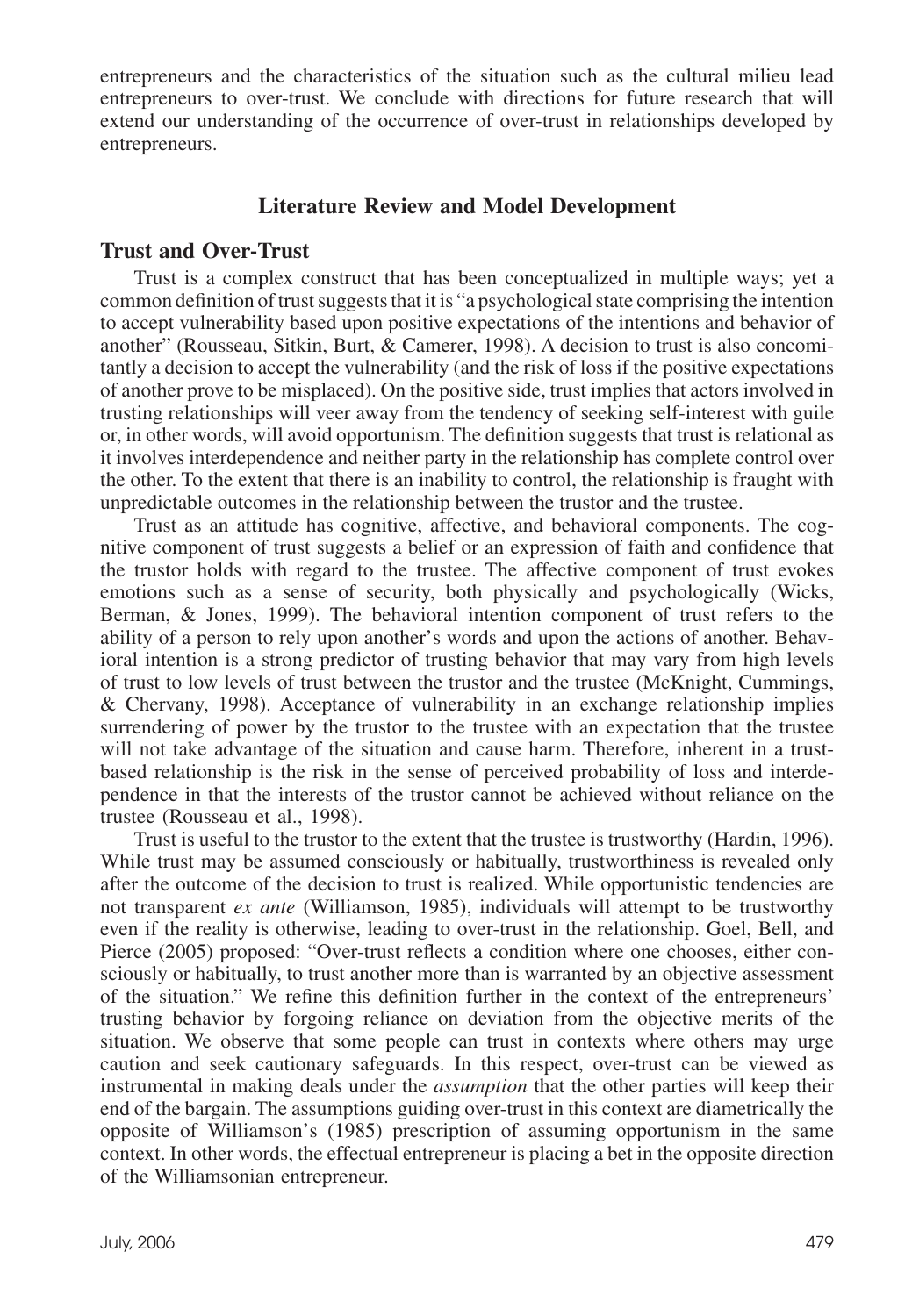Over-trust does not reflect a conscious irrational belief that may result in "blind trust," which is deplete of any assessments or calculations (Williamson, 1993). Instead, overtrust suggests either an unwillingness to predict the future by taking into account the potential risk involved in the relationship or an inability to assess the intentions of the other party and the nature of the relationship. From a rational perspective, such a situation may be labeled as a case of willful negligence of risk resulting from overconfidence or naivety. We propose that entrepreneurs choose not to predict the future. They are often confronted with situations where they are not in a position to make any objective assessments of the risk involved, thereby denying them the ability to predict the future.

The importance of trust is highlighted in the context of numerous business relationships, whether it is interpersonal, institutional, or organizational. The entrepreneurial context is characterized by numerous interpersonal relationships (often untested) under conditions of uncertainty, especially in the formative stages of an enterprise (Larson, 1992). The objects of trust change systematically with personal trust in the early stage to institutionalized trust in the later stages of new business development (Kohtamäki et al., 2004). For entrepreneurs, the early stages of venture creation are crucial where the level of uncertainty is the highest and the degree of predictability is the lowest. During the very early stages, entrepreneurs decide the extent to which they would like others to get involved and the extent to which they place their confidence in others. In this context, trust needs to emerge rather quickly to enable a smooth process of venture creation and development. Such a form of trust is referred to as "swift trust": a form of trust that is prevalent in temporary groups of individuals who do not have history with each other or do not necessarily envision any continuation of pursuits of mutual interests (Meyerson, Weick, & Kramer, 1996). Therefore, swift trust is often based on faith in the entrepreneur's (the individual responsible to coordinate the individuals in the group) own ability and the expectation from the partners in the trusting relationship (Harrison, Dibben,  $\&$ Mason, 1997). The so-called swift trust relations are pieced together in an almost *ad hoc* fashion to exploit the contingencies that arise in the early stages of venture creation and are not necessarily resulting from existing social networks through strong ties, instead arising spontaneously or serendipitously through weak ties (Granovetter, 1973). Entrepreneurial relationships not strictly based on existing social networks and coupled with unclear expectations of the future give rise to conditions conducive to the occurrence of over-trust. In the absence of perfect information, entrepreneurs are not in a position to conduct a systematic evaluation of objective criteria. Therefore, entrepreneurs make bets on relational outcomes, leading to situations of over-trust.

#### **Effectuation and Over-Trust**

An integral part of understanding the process of creation of new ventures involves understanding entrepreneurial decision making. Sarasvathy (2001) proposed that entrepreneurs predominantly apply effectual logic to guide their decision making. Effectuation is a decision-making process or rather a type of human reasoning that involves choosing between possible effects using a given set of means, whereas the causation process involves choosing a set of means to achieve a desired effect. According to Sarasvathy (2001), a better understanding of decision making by entrepreneurs is developed by viewing the entrepreneurial process through the framework of effectuation rather than causation, even though the processes of causation and effectuation are likely to occur concurrently. Effectual logic involves consideration of the given set of means, possible set of effects, constraints on such possible set of effects, and the selection criteria of the desired effect from the set of possible effects. Unlike causal logic that involves careful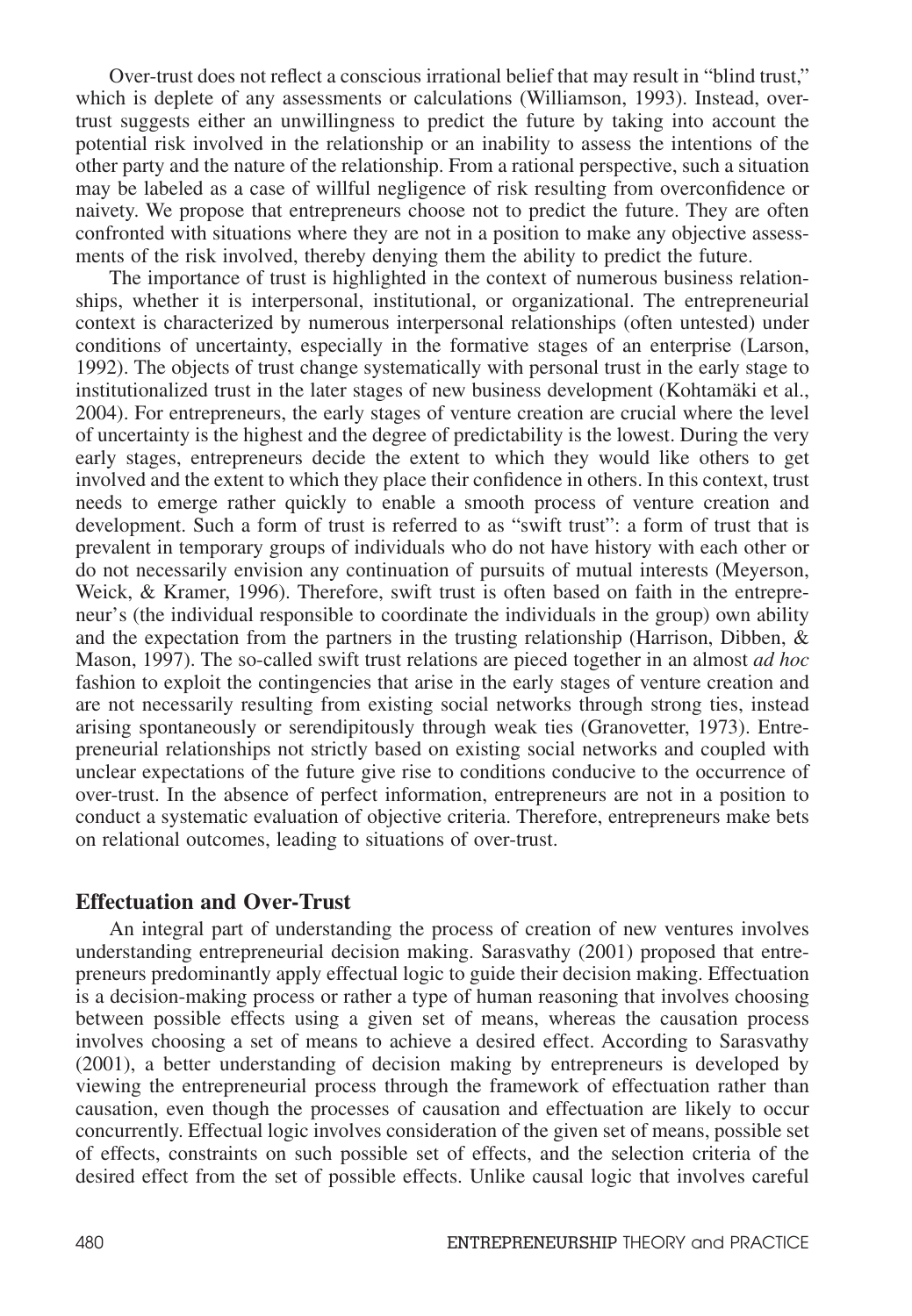planning for the acquisition of the means to achieve the desired effect, an effectual approach to decision making is characterized by reconfiguration of means until the desired effect emerges from the possible set of effects. Effectual logic is applied especially in situations where the future is highly uncertain and the precise nature or characteristics of the objectives are not known with any amount of certitude.

# **The Simplot Case: Contrasting Effectuation and Causation**

A compelling illustration of the contrast between effectual and causal processes at work is found in the way that the Idaho-based potato giant, The Simplot Company, evolved from its effectual entrepreneurial origins under the leadership of its founder J.R. Simplot (Anders, 2004). The founder's son, Scott Simplot, approaches the business with a causal approach in his pursuit to consolidate the company's fortunes.

For nearly 8 decades, J.R. Simplot of Boise, Idaho, now a nonagenarian, grew his modest pig farm to a multibillion empire with a wide spectrum of business interests ranging from its dominant potato farm and cattle farm businesses to gold mines in the Dominican Republic and coconut operations in Columbia. J.R. Simplot's exuberance and homegrown ingenuity took him on numerous entrepreneurial endeavors in a variety of landscapes. J.R. succeeded and relished his entrepreneurial adventures based on "hunches." According to his son, Scott Simplot, J.R. had to "try everything." Simplot enterprise ventured into processing onion, iron ore mining, fish farming, hamburger patties, gold mining in the Dominican Republic, and plywood and coconut operations in Columbia among others. Few of these decisions were made by detailed analysis or causal logic. Many of these were driven by J.R. Simplot's ambition and interests, combined with information about these projects. Simplot is now a \$3-billion company with worldwide operations with a focus on potato processing, fertilizers, cattle ranches and a presence in phosphate mines and silica production.

During the 1970s, J.R. Simplot began to cede control of his empire to his son, Scott Simplot, MBA. Stark differences in approaches to business became apparent. Scott Simplot, driven by efficiency motives, argued with his father over diversification moves, budgets, and technology. Under the leadership of Scott Simplot, several ailing plants were eliminated; workers were laid off and family interests in nonperforming ventures were scaled back. Because of the slow growth in Simplot's livestock operations, Scott Simplot took the step of reducing the size of cattle feedlots and relocated Simplot's fertilizer unit to Boise in order to tighten controls over costs and speed up decision making. J.R. Simplot was less than pleased at his son's moves driven by analysis and calculation. He expressed his frustration in a symbolic gesture of "You are fired." By then, of course, J.R. was but a nominal head of the gigantic family enterprise and the best that J.R. could do was to reminisce his adventurous days and hope that his son Scott would succeed.

The contrast in the distinct approaches of J.R. Simplot and Scott Simplot is illustrative of the effectual approach of the entrepreneurial father and the causal approach of the managerial son. For the purpose of illustration, some of the categories of differentiation between the two approaches (based on Sarasvathy, 2001) as applied to the Simplot case are illustrated in Table 1.

#### **The Link between Effectuation and Over-Trust**

We adopt the theoretical lens of effectuation to understand entrepreneurial decision making to develop the antecedents of over-trust in the bilateral relations that entrepreneurs engage in. In examining the effectuation process of decision making, we examine the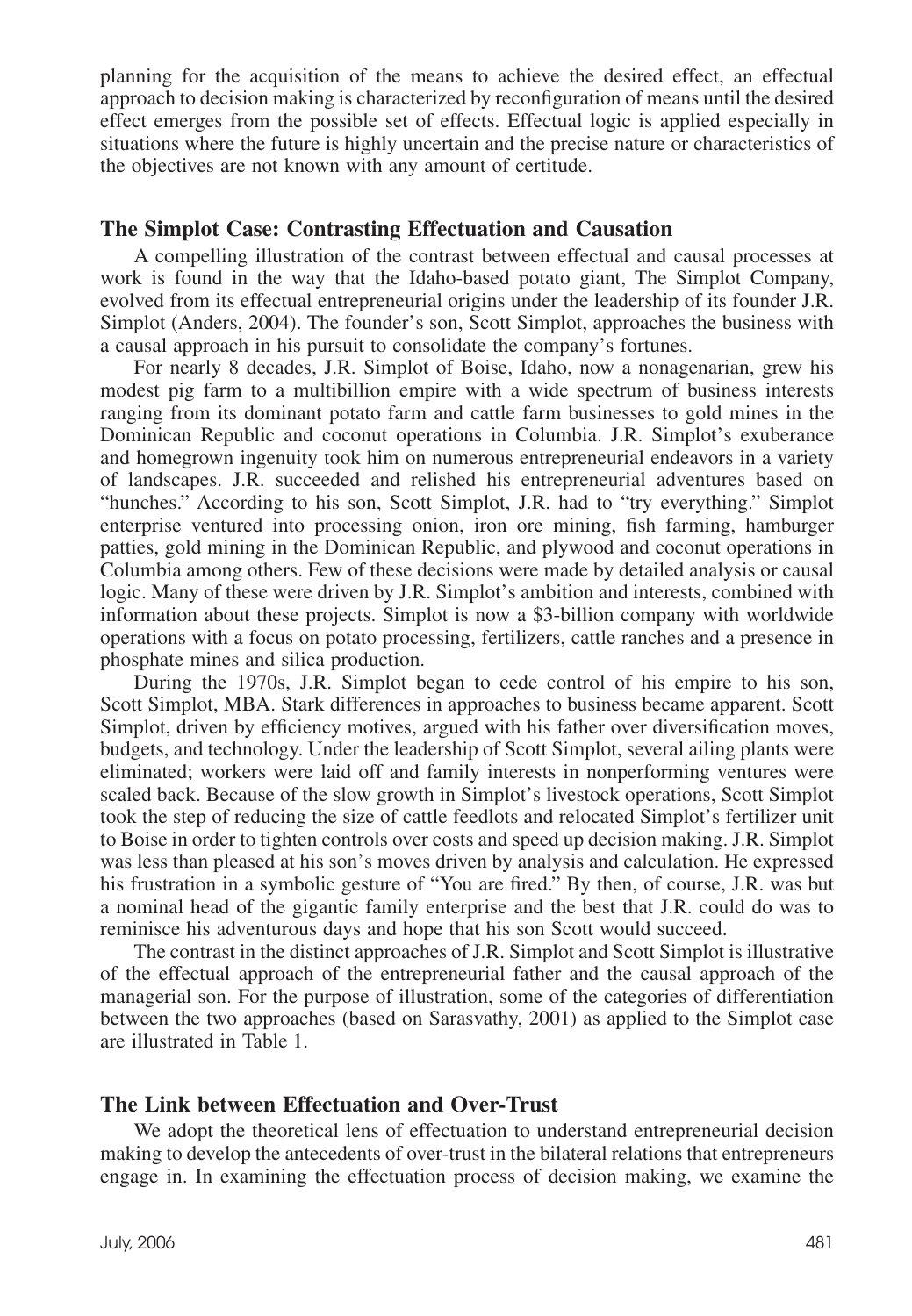| J.R. Simplot's effectuation approach                                                                        | Scott Simplot's causal approach                                                                                                                                                                                                                                                                                |
|-------------------------------------------------------------------------------------------------------------|----------------------------------------------------------------------------------------------------------------------------------------------------------------------------------------------------------------------------------------------------------------------------------------------------------------|
|                                                                                                             |                                                                                                                                                                                                                                                                                                                |
| Went into a lot of things that "didn't work"<br>(according to his son Scott)                                | The goal is given. He had to ensure that Simplot Inc. dealt with threats<br>from competition and continued on its profitable journey.                                                                                                                                                                          |
| Exuberance and homegrown ingenuity in<br>contrast to analysis and calculation based on<br>historical trends | Armed with the analytical tools that he learned in his MBA program, Scott<br>is driven by his principal criteria of expected return. He systematically<br>pruned the businesses along the efficiency criterion as long as the<br>expected returns were achieved.                                               |
| Bet on his hunches                                                                                          | Scott focused on exploiting the knowledge available to him. He emphasized<br>the use of technology (upgrading constantly), taking advantage of<br>opportunities that emerged in ventures abroad through his knowledge<br>that it was not necessary to own physical assets to be successful in new<br>ventures. |
| He plunged into "whatever interested him."<br>His philosophy is "try everything."                           | Consolidation of existing markets is the main thrust.                                                                                                                                                                                                                                                          |

# The Clash of Effectuation and Causation: The Story of Idaho's Potato Farmers

means available to entrepreneurs that may lead to their tendency to over-trust. Table 2 provides an overview.

For instance, the "givens" in the effectuation processes necessitate entrepreneurial hunches and leaps, which are more likely to lead to over-trust as entrepreneurs craft a sense-making glue to create their worldview, which may stymie nonentrepreneurs operating under rational causation. The effectuation decision criteria of affordable loss or acceptable risk make over-trust acceptable if spread (diversified) over multiple trust contexts. Failure from prior over-trust decisions may not make people driven by effectual logic more conservative (unlike people using causal logic) because affordable losses may be considered the cost of doing business, and occasional failures as positive signs of entrepreneurial qualities. This may explain serial entrepreneurs. If loss from trusting is seen as affordable, then trust will be deposed in contexts where calculative logic dictates caution and avoidable loss. Actor-dependent choices of effect make the entrepreneur's characteristics particularly critical for outcomes.

Similarly, fluid competencies of exploiting contingencies as they arise imply that entrepreneurs make stopgap arrangements to exploit immediate contingencies rather than a master plan as causation would dictate, increasing the likelihood of over-trust. Since effectuation is more relevant in human action and entrepreneurs assume dynamic, nonlinear, and ecological environments, they do not expect to be perfect in their trust decisions but as long as they are not catastrophically wrong, they are willing to trust (and over-trust).

Entrepreneurs also may regard trusting as an inevitable and uncontrollable aspect of an unpredictable future and, therefore, may focus on aspects that are controllable because of their bias for action rather than inaction or causal analysis. Rather than going for the efficiency of a single course of analyzed action, they focus on the pursuit of multiple opportunities, each fraught with risk and inefficiency but none of them, in their perception, enough to lead to ruin. Because of their focus on alliances and cooperative strategies, they stretch their networks and rely more heavily on their partners and their partners' networks. This stretching can cause stresses in the use of disciplining mechanisms and communication inefficiencies, leading to delay and loss of transmission of critical communication.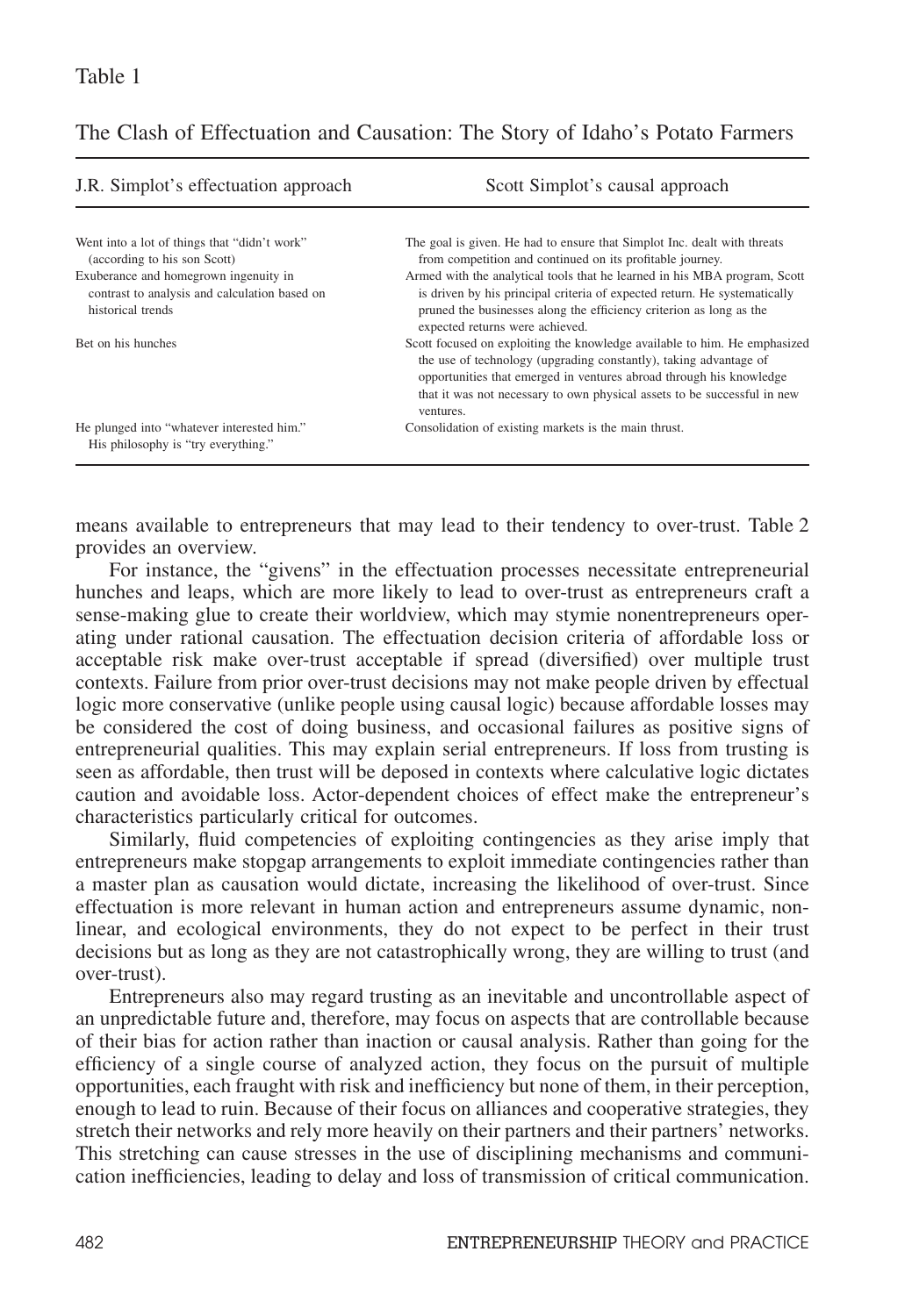| Dimensions of<br>effectuation         | <b>Effectuation</b> processes                                                                                  | Link to over-trust                                                                                                                                                                                                                                                                                              |
|---------------------------------------|----------------------------------------------------------------------------------------------------------------|-----------------------------------------------------------------------------------------------------------------------------------------------------------------------------------------------------------------------------------------------------------------------------------------------------------------|
| Givens                                | Only some means or tools are<br>given                                                                          | Gaps in means and tools necessitate taking chances and<br>hunches—increasing the number of chances where<br>over-trust can occur                                                                                                                                                                                |
| Decision-making selection<br>criteria | Help choose between possible<br>effects that can be created with<br>given means<br>Selection criteria based on | Focus on more desirable effects with incomplete means<br>could make trusting more attractive than causation<br>processes would argue<br>• Affordable loss or acceptable risk means that                                                                                                                         |
|                                       | affordable loss or acceptable<br>risk                                                                          | entrepreneurs may risk over-trusting if the size of the<br>gamble is relatively small and does not evoke a ruin<br>context.<br>• No overhang of the past—affordable losses may be                                                                                                                               |
|                                       |                                                                                                                | considered as cost of doing business, and occasional<br>failures as positive signs of entrepreneurial qualities                                                                                                                                                                                                 |
|                                       | Actor dependent: Given specific<br>means, choice of effect is<br>driven by characteristics of the              | • Actor's personality characteristics play a greater role in<br>outcomes than causation processes that insulate effects of<br>actor's personality                                                                                                                                                               |
|                                       | actor and his or her ability to<br>discover and use contingencies                                              | • Emphasis on actor-driven discovery and use of<br>contingencies could lead to taking greater risks, including<br>that of over-trust                                                                                                                                                                            |
| Competencies employed                 | Excellent at exploiting<br>contingencies                                                                       | Contingency exploitation, coupled with selection criteria<br>leads to increased number of trust domains                                                                                                                                                                                                         |
| Context of relevance                  | More ubiquitous in human action                                                                                | Dependence of human action rather than situational factors<br>of causal logic could lead to over-trust                                                                                                                                                                                                          |
|                                       | Explicit assumption of dynamic,<br>nonlinear, and ecological<br>environments                                   | Losses due to over-trust are considered as part of doing<br>business rather than as creating negative feedback loops<br>for subsequent cycles                                                                                                                                                                   |
| Nature of unknowns                    | Focus on the controllable aspects<br>of an unpredictable future                                                | • Decision to trust is treated as an unknown and an<br>uncontrollable part of the uncertain future                                                                                                                                                                                                              |
|                                       |                                                                                                                | • Decisions to trust may fall outside the controllable<br>"territory," hence may be viewed as a constraint and an<br>inevitable contingency                                                                                                                                                                     |
| Underlying logic                      | To the extent we can control<br>future, we do not need to                                                      | • Fatalistic attitude towards trusting<br>Focus on having multiple back-ups and multiple paths out<br>of over-trust risks that may be considered wasteful under                                                                                                                                                 |
| Outcomes                              | predict it<br>New markets created through<br>alliances and other cooperative<br>strategies                     | causation<br>• Increased interdependence between firms and actors,<br>reduce the perceived risk of over-trust and increased<br>likelihood of over-trust                                                                                                                                                         |
|                                       |                                                                                                                | • Operation in unfamiliar contexts that tests the outermost<br>boundaries of social networks. This implies possible<br>reliance on long and indirect network loops reaching the<br>outer, ill-defined nodes of the network, reducing the<br>vetting capacity due to losses in communication and<br>transmission |
|                                       |                                                                                                                | • Tend to piece together from different networks, requiring<br>high degree of judgment in trust situations without<br>precedent and without clear knowledge of network means<br>to hold the trustees accountable                                                                                                |

# Effectuation and Over-Trust†

† Columns 1 and 2 are from Sarasvathy (2001).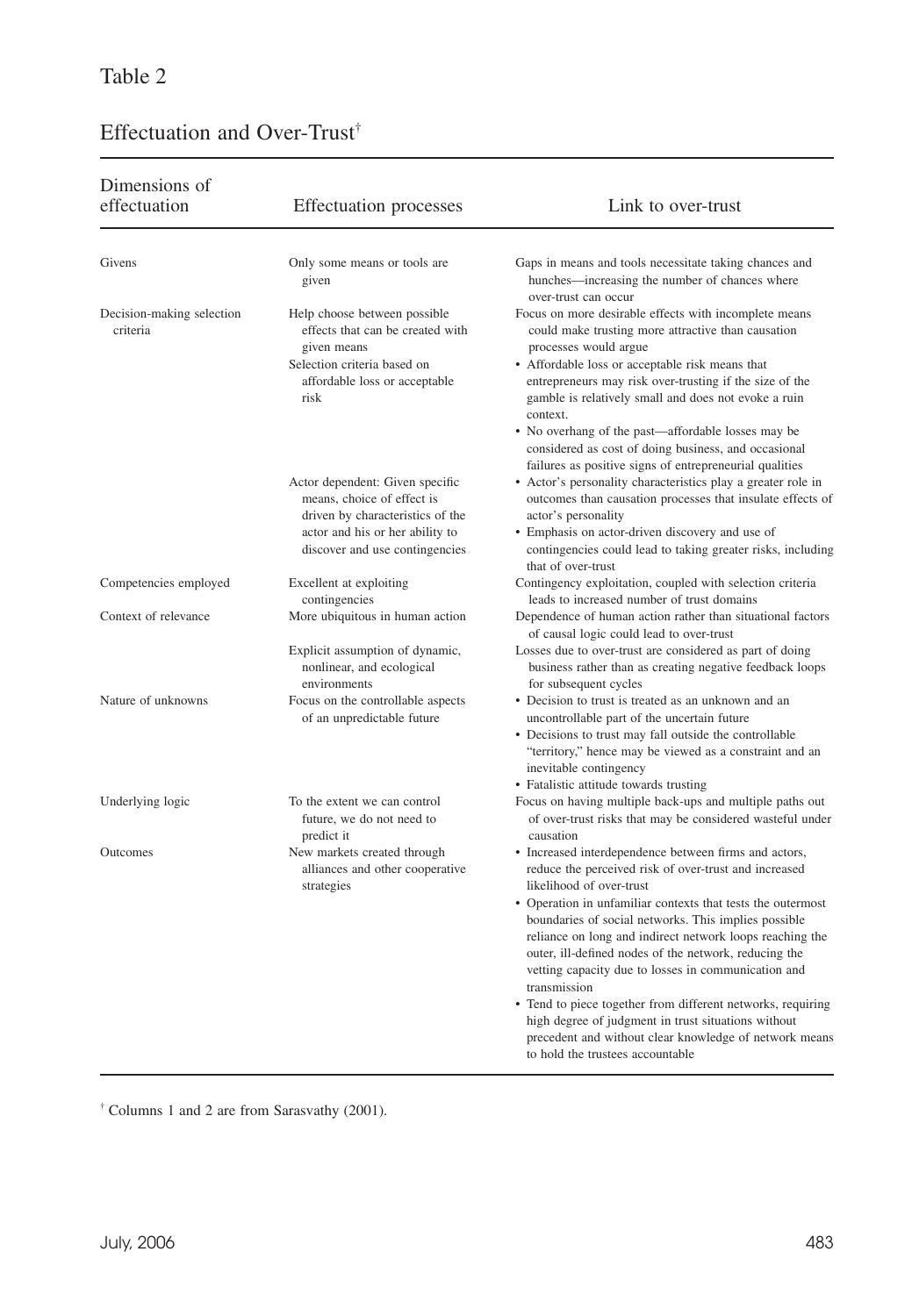This could lead to pockets of over-trust developing in their networks as their perception of risk in trusting someone is understated and not accounted for by real, but unknown, information embedded in each relationship.

Entrepreneurs focus only on those things that they control. Therefore, they tend to frame "trust" as uncontrollable, and thus over-trust. They may view trusting someone as an integral risk of doing business, and thus a constraint. As a result, they may not devote any cognitive capacity of trying to reduce the risk of over-trust. In other words, viewing trusting others as a constraint may lead them to view making the distinction between trusting and over-trusting as superfluous.

In summary, entrepreneurs driven by effectuation processes are more likely to have a larger number of over-trust relationships than nonentrepreneurs because they overtrust. In addition, in sharp contrast to the Williamsonian entrepreneurs who are focused on protecting themselves from opportunism, these same entrepreneurs are more likely to enter into greater numbers of deals, some of which may turn out to be economically viable *ex post*. However, that does not imply that they fail more often than nonentrepreneurs or Williamsonian entrepreneurs do because of the criteria of affordable loss. In each specific case where they over-trust, their losses are likely to be small. In cases where multiple over-trust relationships cause failure, entrepreneurs frame new opportunities to repose trust (over-trust) in new parties. In addition, in cases where trust appears as a justified *ex post*, these entrepreneurs create new economic opportunities where none existed before.

#### **Characteristics of Entrepreneurs and Over-Trust**

The effectuation theory puts the focus back on entrepreneurs and their worldview, which makes them different from nonentrepreneurs in the specific way they process information and sense and create opportunities by following an effectual logic. Historically, researchers studied the traits of entrepreneurs such as internal locus of control, self-efficacy (Markman, Balkin, & Baron, 2002), high need for achievement (McClelland, 1961), risk propensity (Brockhaus, 1980), and other demographic characteristics such as age, education, and family ties. The trait approach is useful in understanding personality characteristics that suggest why certain individuals are likely to be more entrepreneurial. However, the trait approach is limited in its ability to describe entrepreneurs (Gartner, 1989). According to Gartner (1989), in addition to developing an understanding of the traits of entrepreneurs, entrepreneurial behavior should be the focus of entrepreneurship literature. A useful framework to understand the behavior is the theory of planned behavior (Fishbein & Ajzen, 1975), according to which the underlying attitudes create intentions that eventually lead to behavior. Therefore, we will focus on both traits and attitudes of entrepreneurs that have an impact on how entrepreneurs behave and attempt to determine why they are more prone to use effectual logic, which leads to over-trust. In this article, our object of behavior is the trust propensity of entrepreneurs. More specifically, we focus on the tendency of entrepreneurs to trust too much (over-trust).

In the role of a trustor, entrepreneurs influence the level of trust between those partners whose interests are focused on the success of venture creation. Entrepreneurial attitudes and the past experiences in trust-based relationships cause the entrepreneur in the role of a trustor to overestimate the likelihood of continued positive outcomes of trust and thereby making the decision to trust as a "default choice" (Bell, Oppenheimer, & Bastien, 2002).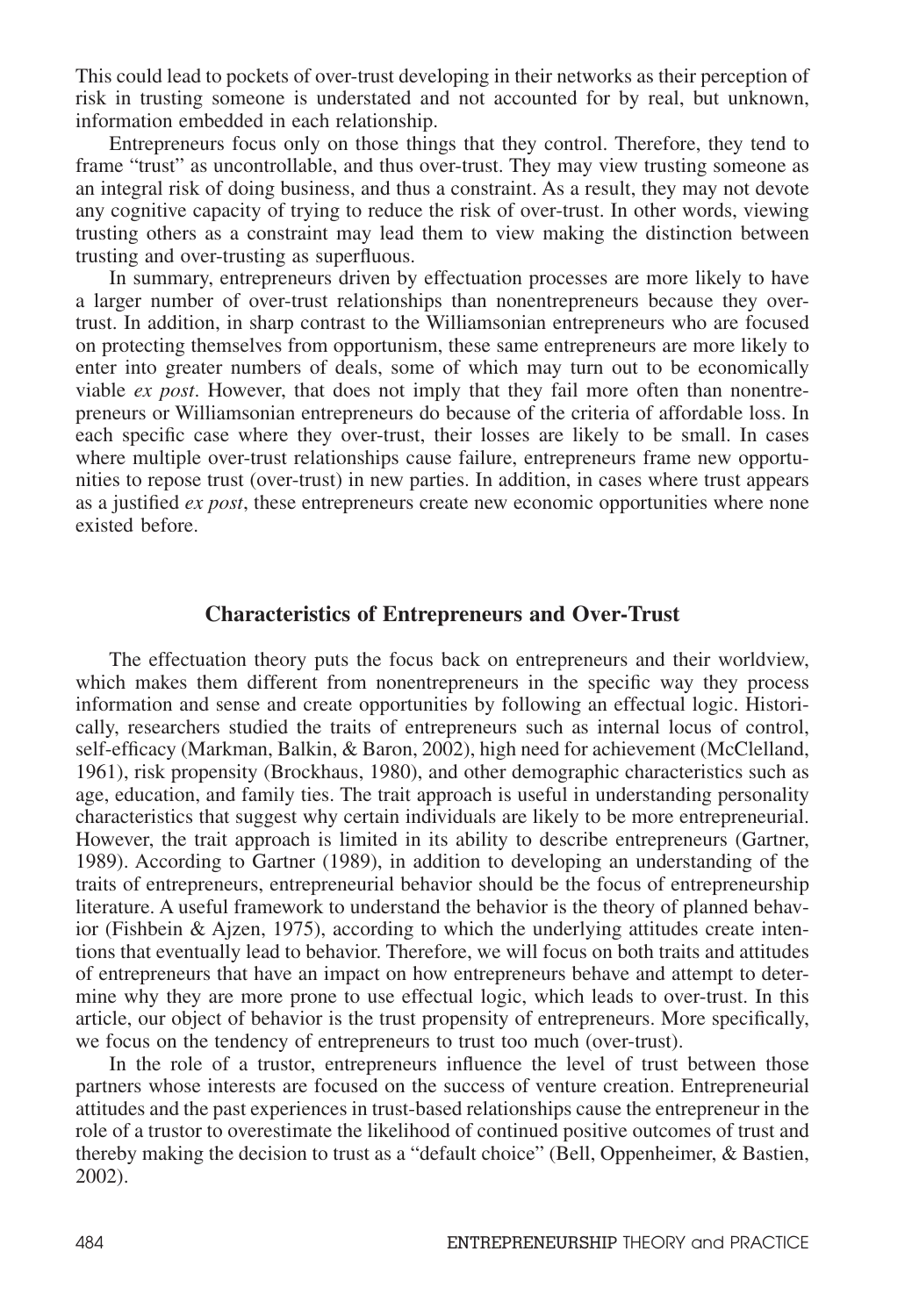#### **Nonconformity**

Originality, rule conformity, and efficiency are three subconstructs used in measuring innovation and adaptation (Kirton, 1976). Individuals can channel their creativity toward adaptive innovations that follow accepted rules and procedures. High conformity to rules will likely produce adaptive or incremental innovations and solutions. Low conformity to rules, on the contrary, enhances originality, resulting in original innovations (Mudd, 1996; Rosenfeld, Winger-Bearskin, Marcic, & Braun, 1993). Entrepreneurs display a high degree of nonconformity as compared to nonentrepreneurs. Therefore, challenging the status quo is a strong indicator of entrepreneurial attitudes.

Nonconformity as a dominant characteristic results in entrepreneurs' ignoring conventional signals or warnings against opportunism. The ability to recognize opportunities that are not visible to others is a by-product of the nonconformity exhibited by entrepreneurs. While others may view rules and norms as constraints, successful entrepreneurs, with a worldview that does not necessarily conform to the "conventional wisdom," take advantage of opportunities that are invisible to others. The benefits of challenging the existing norms will promote over-trust. For instance, while some are bound by the norms in a culture and therefore may be cautious about the amount of trust they place in others, entrepreneurs will defy these norms and place their trust without appraising the likelihood of failure of trust.

**Proposition 1:** Entrepreneurs with a high degree of nonconformity are more likely to over-trust.

#### **Self-efficacy**

The persistence and effectiveness of entrepreneurs is an effect of the belief that they are capable of successfully completing a task or attaining a goal. A study that examined patent inventors found that those who successfully started businesses had a significantly higher self-efficacy than those who did not (Markman et al., 2002). Self-efficacy is a belief that reflects high levels of core self-evaluation including self-esteem, emotional stability, and internal locus of control (Judge, Erez, Bono, & Thoresen, 2003). Self-efficacious individuals maintain a positive, optimistic, and determined view (Watson, Clark, & Tellegen, 1988). As an attitude, self-efficacy is found to be a reliable predictor of entrepreneurial behavior (Chen, Green, & Crick, 1998). An entrepreneurs' perceived ability to muster the necessary resources for a start-up is significantly related to their self-efficacy (Erikson, 2002).

Perceived self-efficacy has a significant effect on aspiration levels, goal commitment, task persistence, and work attitudes (Gist, 1987). Self-efficacy will therefore influence the entrepreneurs' perceived ability to control the behavior of people they trust. Such a perception also leads to their belief that they are in a position to predict any contingencies that arise out of such a trust relationship. The outcomes of trusting others are seen as positive owing to the optimistic view of self-efficacious entrepreneurs. For instance, some studies found a significant positive effect of actual self-efficacy on risk taking (Heath & Tversky, 1991). Similarly, perceived self-efficacy leads to risk taking as entrepreneurs frame risky choices as opportunities that they can control and manage through their competence (March & Shapira, 1992). Any negative signals are dismissed, which diminishes their capability to consider any negative outcomes of trusting others.

Entrepreneurs are also susceptible to overconfidence as reflected in their tendency to make risky decisions (Busenitz, 1999). Overconfidence as a decision-making bias results from an anchoring and adjustment heuristic (Tversky & Kahneman, 1974). Decision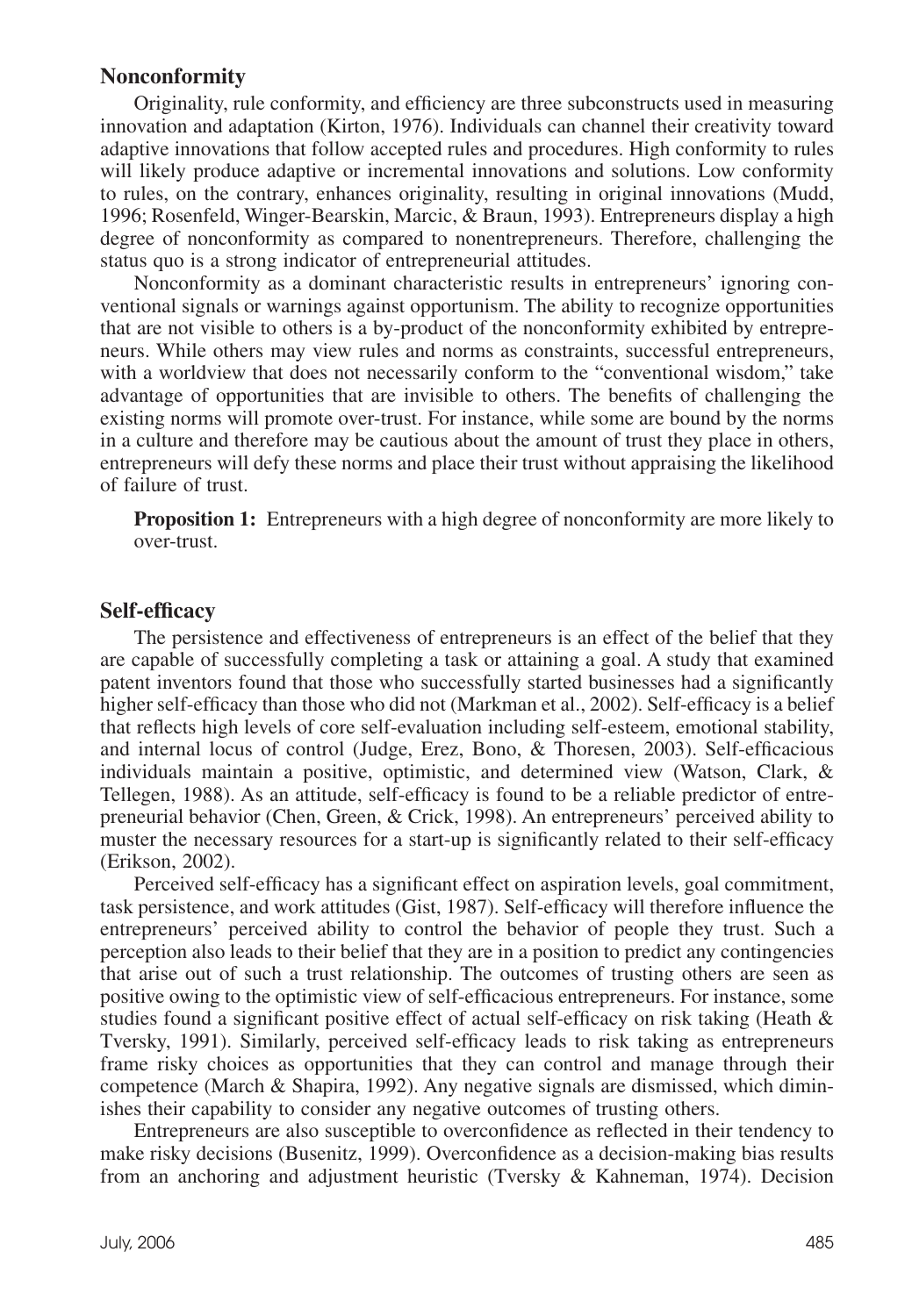makers are quick to make their initial assessments and slow to adjust their judgments despite the availability of additional information (Schwenk, 1988). Risk propensity is found to have a significant positive association with self-efficacy. Individuals who believe in their abilities are more likely to see opportunities in a risky choice, while individuals with low self-efficacy are more likely to see threats and consequently take fewer risks (Krueger, Jr. & Dickson, 1994).

**Proposition 2:** Entrepreneurs with high self-efficacy are more likely to over-trust.

#### **Achievement Motivation**

Entrepreneurs are more achievement-oriented than the general population (Hornaday, 1982). Compared to entrepreneurs, managers of large firms showed a higher need for power and a lower need for achievement (McClelland & Winter, 1969). Tenacity and the single-minded pursuit of opportunities is a common characteristic of entrepreneurs. Under conditions of trust, signals from initial small losses are often ignored. Entrepreneurs have a tendency to view initial setbacks as a motivation to persevere through the "rough weather." A high-achievement orientation may therefore result in an unwarranted placement of one's trust in others.

**Proposition 3:** Entrepreneurs with a high-achievement orientation are more likely to over-trust.

#### **Preference for Innovation**

Entrepreneurs are distinct in their creative urge and innovativeness (Drucker, 1985; Schumpeter, 1934). Empirical studies conclude that entrepreneurs are significantly different from managers in their preference for innovation (Carland & Carland, 1991; Timmons, 1990). Managers are typically inclined toward actions that are efficient rather than creative. Experimentation and creativity feed the entrepreneurial drive and make entrepreneurs hypersensitive to opportunity recognition. This preference for innovation implies that entrepreneurs are unfazed by lack of priors in a given context. In addition, they have a limited "overhang of history" because of their sensitivity to the novelty of the situation rather than similarity with priors. These characteristics are more likely to cause them to over-trust more than a nonentrepreneur operating under a causal logic.

**Proposition 4:** Entrepreneurs with a preference for innovation are more likely to over-trust.

#### **Contribution of Culture**

Following Hofstede's research on cultural values (Hofstede, 1980), several studies examined the association between cultural dimensions and entrepreneurial behavior. Important cultural dimensions studied in the context of entrepreneurial behavior are individualism–collectivism, uncertainty avoidance, power-distance, and masculinity– femininity (Shane, 1992). In general, the findings of the empirical studies suggest that cultures characterized by high individualism, low uncertainty avoidance, low power distance, and high masculinity exhibit higher levels of entrepreneurial activity (cf. Hayton, George, & Zahra, 2002). For example, internal locus of control and innovativeness were found to be dominant in individualistic and low uncertainty avoidant cultures (Mueller  $\&$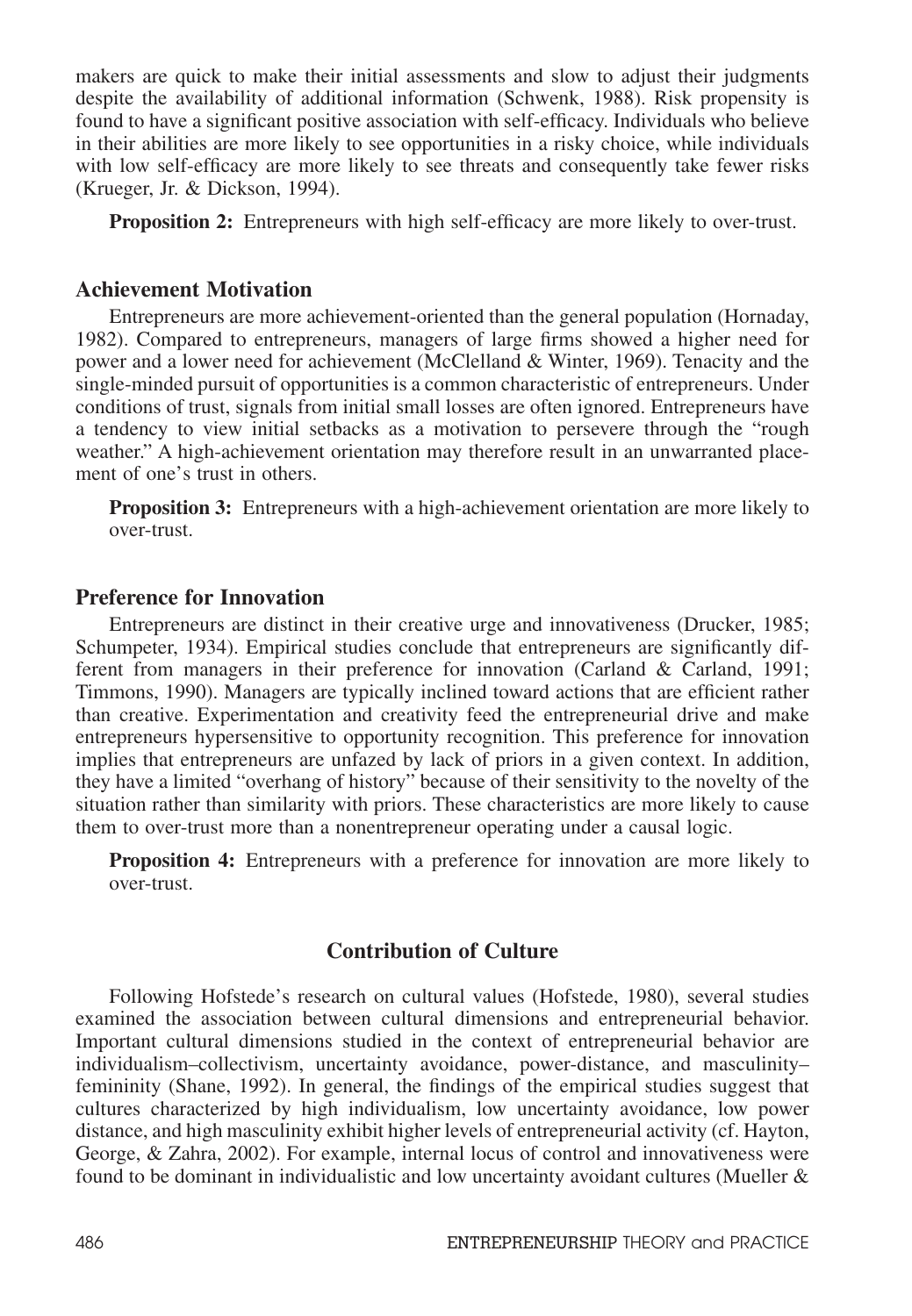Thomas, 2000). Comparisons of entrepreneurs and nonentrepreneurs across cultures suggest that entrepreneurs are similar in their characteristics across cultures and entrepreneurs are similar in cultural values regardless of their national affiliation (McGrath, MacMillan, & Scheinberg, 1992).

According to Fukuyama (1995), levels of trust at the nation-state level manifest themselves at the individual level (Fukuyama, 1995). Therefore, it is relevant to study the relationship between the dimensions of culture at the nation-state level and the phenomenon of over-trust at the individual level. Individuals with collectivistic values rely on close interdependent relationships. In contrast to those with individualistic values who tend to engage in self-serving behavior, individuals in collectivistic cultures are likely to be prone to over-trust. We therefore argue that entrepreneurs with collectivistic values tend to rely on informal trust-based relationships. Trustworthiness is assumed in such cultures in contrast to those who espouse individualistic values. Entrepreneurs in individualistic cultures are more cautious and guarded in trusting others.

**Proposition 5:** Entrepreneurs in collectivistic cultures are more likely to over-trust than do entrepreneurs in individualistic cultures.

Uncertainty avoidance is an important dimension identified by Hofstede (1980). Low uncertainty avoidance suggests that individuals accept uncertainty and high uncertainty avoidance suggests that individuals are apprehensive of uncertainty. Acceptance of uncertainty signifies the readiness with which individuals are willing to make changes, even if it means departing from past relationships. Low uncertainty avoidance leads to opportunistic behavior when faced with a threat (Doney, Cannon, & Mullen, 1998). Mueller and Thomas (2000) found an empirical support for a strong correlation between low uncertainty avoidance and internal locus of control. Therefore, entrepreneurs in low uncertainty avoidance cultures are more likely to exploit any trust-based relationship, while in a high uncertainty avoidance culture, entrepreneurs are more likely to persist with trust-based relationships despite the perceived threat in the environment.

**Proposition 6:** Entrepreneurs with low uncertainty avoidant values are less likely to over-trust than do entrepreneurs who are high uncertainty avoidant.

# **Entrepreneurs' Prior Experience**

Over-trust is likely to occur due to experiences that indicated trustworthiness among partners. Previous entrepreneurial success involving trusting relationships are likely to be used as indicators of trustworthiness regardless of the nature of the new situation. Serial entrepreneurs who had positive outcomes from their previous relationships will have difficulties in forming a neutral assessment of the trustworthiness even if the changed circumstances warrant such an assessment.

**Proposition 7:** Serial entrepreneurs with positive experiences from trusting others are more likely to be prone to over-trust.

Effectual reasoning of entrepreneurs employs the principle of affordable loss or acceptable risk rather than expected return. The emphasis of entrepreneurs in such an event is on experimenting with many strategies with the given set of means and relies on their ability to create options in the future as opposed to maximizing returns in the present (Sarasvathy, 2001). An affordable loss or an acceptable risk means that entrepreneurs may risk over-trusting if the size of the gamble is relatively small and does not evoke a ruin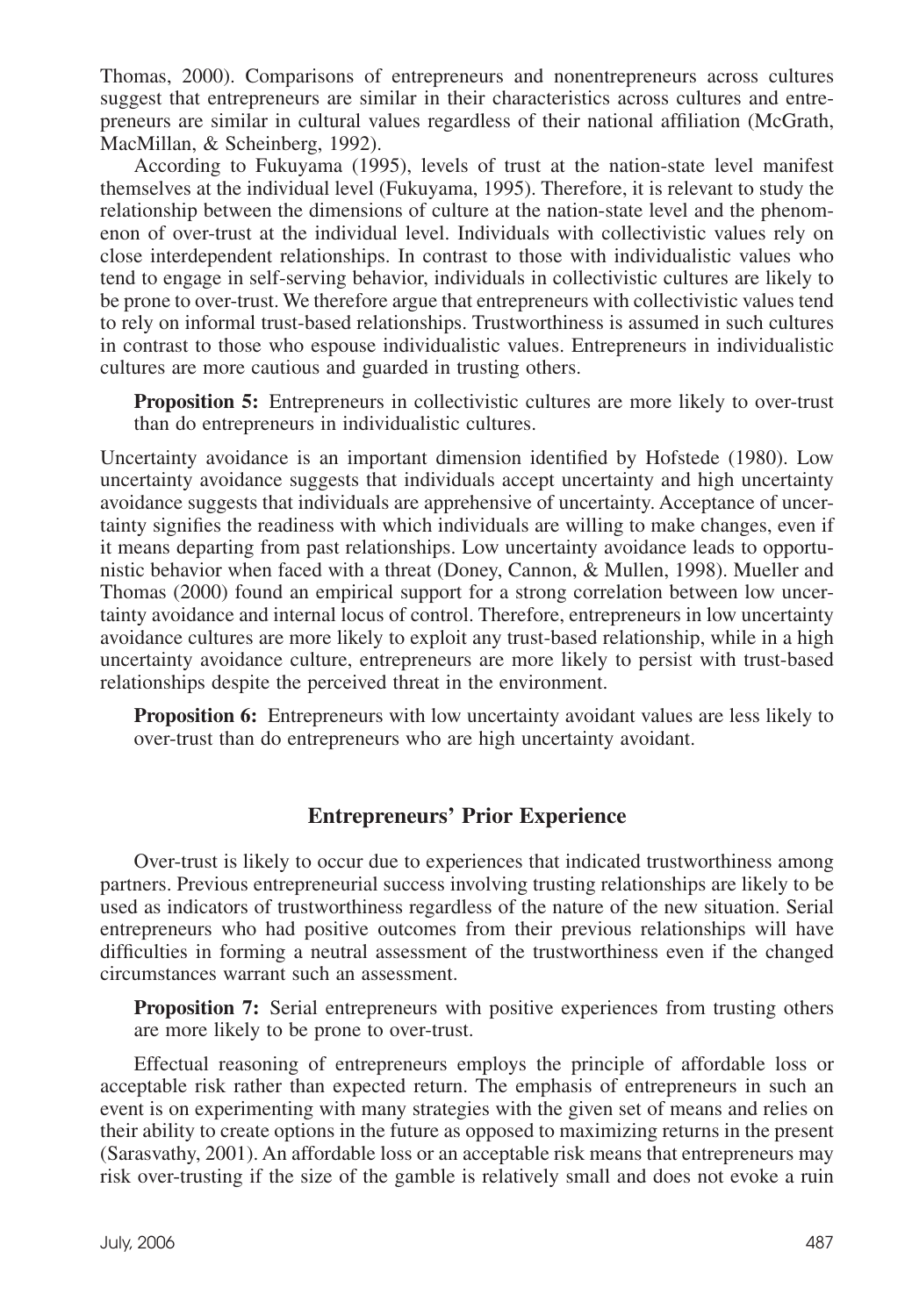context. Unlike a nonentrepreneurial person, negative experiences from prior over-trust decisions may not make entrepreneurs hold back because affordable losses may be considered an inevitable cost of doing business and occasional failures as positive signs of entrepreneurial qualities. Despite the calculative logic warranting caution, when the loss from trusting is seen as affordable, trust will be deposed.

**Proposition 8:** Entrepreneurs with prior negative experiences in trust-based relationships combined with diversified trust relationships are prone to over-trust.

Successful entrepreneurs gain a reputation for making the right choices and build an aura of "invincibility" around them in their ability to establish successful new ventures. While the success of entrepreneurs may be specific to an area of expertise, their ability to start new enterprises may engender a sense of confidence in others with respect to their ability to succeed in other areas as well. Goel et al. (2005) refer to this phenomenon as "cross-domain errors." For instance, Donald Trump is seen as the most successful entrepreneur. Over time, those who bestowed their trust upon him and were satisfied with the results are prone to trust Mr. Trump in areas that are not part of his domain. Such a generalization of the abilities of a successful entrepreneur across a domain leads to over-trust on behalf of the trustors. Entrepreneurs are more prone to these "errors" (in a causal sense) since they develop working hypotheses rather than comprehensive ones and settle on the "best" and first-available cues to take action rather than being overly analytical.

**Proposition 9:** Entrepreneurs may commit more cross-domain errors, leading to over-trust.

#### **Discussion and Conclusion**

We develop a model of why entrepreneurs may over-trust. A summary of the propositions developed in this article are summarized in Table 3. Trust is usually considered a positive attribute in a situation, even though trust and risk are two sides of the same coin (Moesel, Fiet, Busenitz, & Barney, 1996). Over-trust in this article refers to conditions

Table 3

Summary of Propositions

Entrepreneurial characteristics

Proposition 1: Entrepreneurs with a high degree of nonconformity are more likely to over-trust.

Proposition 2: Entrepreneurs with high self-efficacy are more likely to over-trust.

Proposition 3: Entrepreneurs with high achievement orientation are more likely to over-trust.

Proposition 4: Entrepreneurs with a preference for innovation are more likely to over-trust.

Culture––contributor to over-trust

Proposition 5: Entrepreneurs in collectivistic cultures are more likely to over-trust than do entrepreneurs in individualistic cultures.

Proposition 6: Entrepreneurs with low uncertainty avoidant values are less likely to over trust than do entrepreneurs who are high uncertainty avoidant.

Past experience––contributor to over-trust

Proposition 7: Serial entrepreneurs with positive experiences from trusting others are more likely to be prone to over-trust. Proposition 8: Entrepreneurs with prior negative experiences in trust-based relationships combined with diversified trust relationships are

prone to over-trust.

Proposition 9: Entrepreneurs may commit more cross-domain errors leading to over-trust.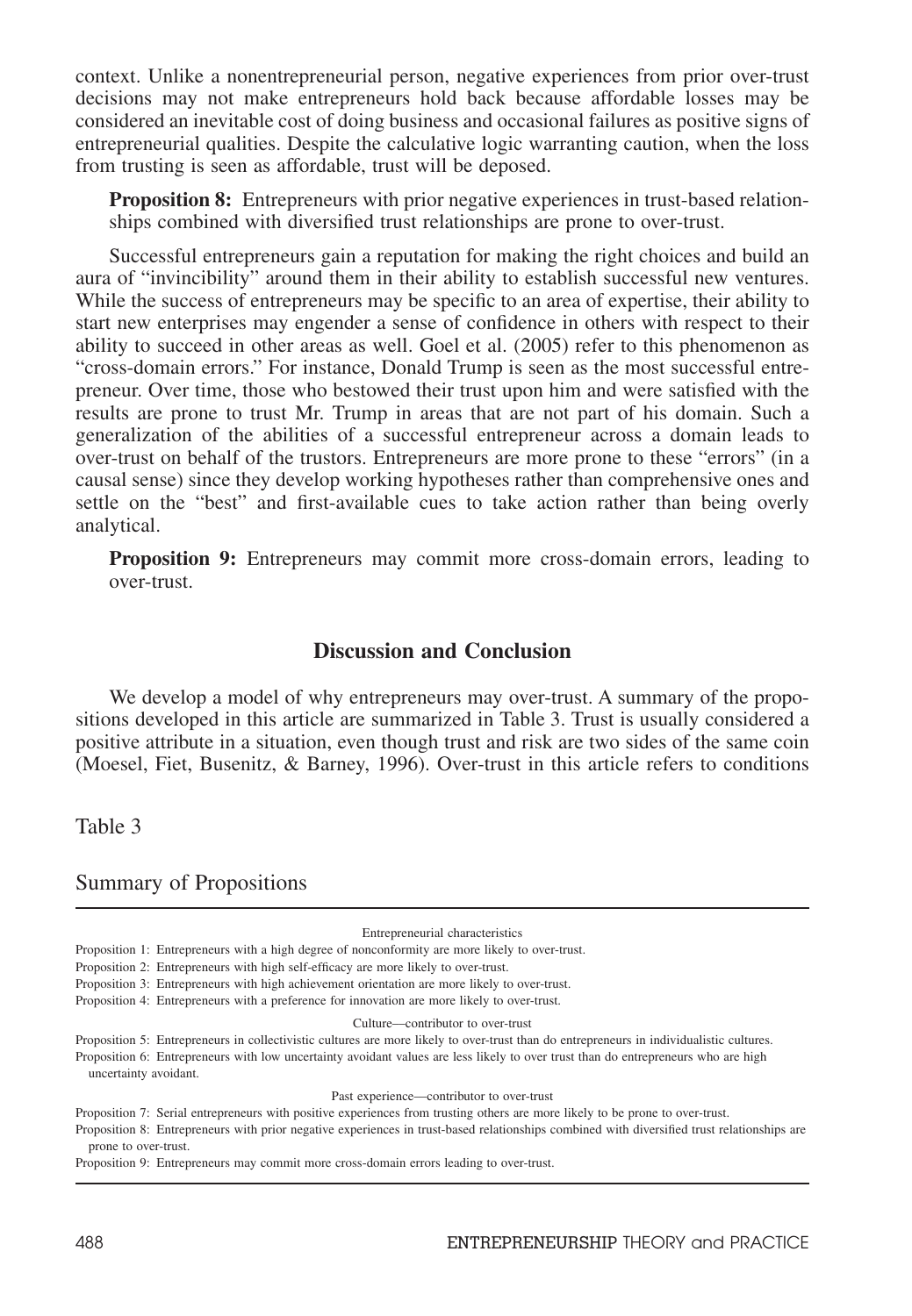where the trust deposed is independent of the merits of the situation, thereby exposing trustors to greater risks that are invisible to them. Effectual logic used by entrepreneurs plays a dominant role in causing over-trust and is the basis of the role of entrepreneurs as *tertius gaudens* (Coleman, 1990). This article advances knowledge and contributes to detailing effectuation by tracing specific personality aspects of entrepreneurs (the givens) that may lead them to over-trust. While we have focused on entrepreneurial characteristics and their relationship to over-trust, future research could also focus on how effectual processes lead to over-trust more directly. That is, whether the elements of effectual logic have main effects on over-trust, as we have outlined in Table 2. For instance, do the selection criteria employed by entrepreneurs make them more liable to over-trust? How does the entrepreneurial propensity for sense making and bias for action affect their perception of vulnerability in trust contexts? Does the way in which entrepreneurs use networks (relative to nonentrepreneurs) lead to over-trust?

Even though over-trust could have negative consequences, the model proposed here is value neutral. The fact that entrepreneurs may over-trust more often than nonentrepreneurs does not necessarily mean that it has negative outcomes for entrepreneurs, their ventures, or even entrepreneurial activity in general. Over-trusting may be part of entrepreneurial activity, and entrepreneurs' bias for action and effectual logic may make over-trusting part of the risks that entrepreneurs take and the opportunities that entrepreneurs create. Viewing over-trust as a predictor construct, it would be an empirical question if in fact over-trust causes entrepreneurs to fail more often, as one would predict from causal logic. What would be at least as useful to investigate, however, would be whether the initial condition of over-trust causes changes in trustee behavior subsequently, leading to a level of trust being in line with that required by the situation. In other words, is entrepreneurial optimism and risk taking infectious and inspiring to cause a "change of heart" in the trustee over time? This could be one way in which entrepreneurial activity at a collective level could have a significant positive externality in an entrepreneurial climate. Over-trusting by a population of entrepreneurs could make trusting others relatively unconditionally a cultural norm and isolate people who violate this collective norm. While outcomes of over-trust is beyond the scope of this article, future research could detail the processes through which this takes place as well as identify other effects of over-trust at individual, firm, institutional, cultural, and national levels.

In this article, we have focused on why entrepreneurs may over-trust. As a trustee, entrepreneurs engage in establishing their trustworthiness. Trustworthiness increases the probability of success for an entrepreneur as it provides access to resources and leverages the strength of networks and relationships between crucial partners in the creation and management of new ventures. Future research could pursue the notion of whether entrepreneurs in their role as trustees engender over-trust in themselves. In other words, do entrepreneurs tend to emit signals of trustworthiness (even unwittingly) when none exists? Several proxies of trust have been acknowledged in literature such as participation in a network and moral and ethical beliefs (Fukuyama, 1995). Because there is value in projecting trustworthiness, trustees are constantly striving to reinforce their image of trustworthiness either through weak signals or through tangible actions. One could argue that in their pursuit of entrepreneurial opportunities using effectual logic, entrepreneurs are likely to promote over-trust by projecting trustworthiness when it may not exist. Some of the traits and behaviors of entrepreneurs could make them more prone to engender over-trust by trustors, even without any specific motivation or concerted action directed at this outcome.

There are some practical implications of understanding the causes of over-trust as well. Entrepreneurial activity involves taking risks, and accepting and recognizing over-trust as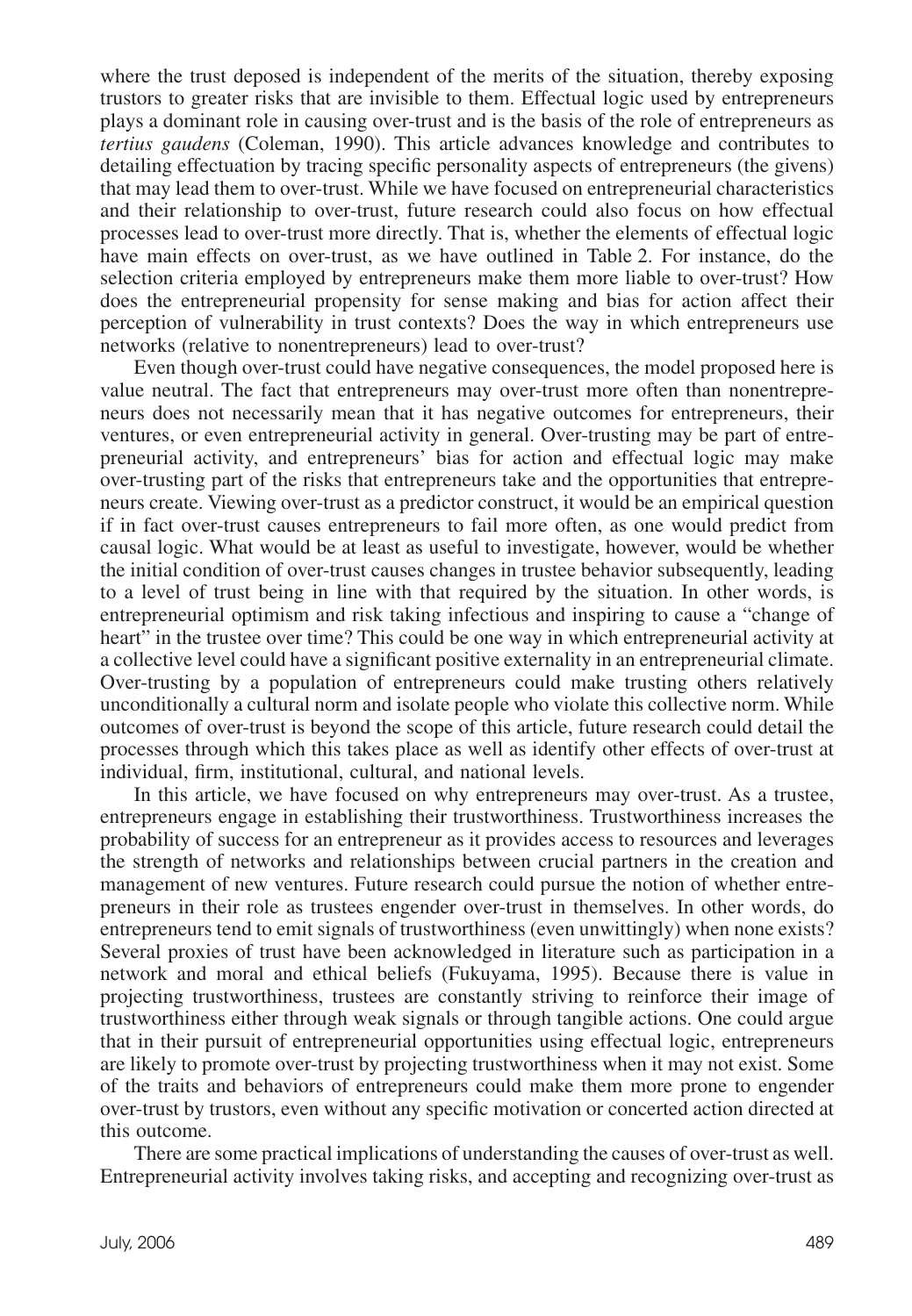one of the risks may help entrepreneurs understand these risks better. Entrepreneurs may be quick to "size-up" potential partners and associates; awareness of over-trust may make entrepreneurs more sensitive to the trust-related cues in the situation. In addition, entrepreneurs may have a better assessment of differences and a worldview of potential associates who are entrepreneurs relative to nonentrepreneurs. At the margin, this could improve the strength and quality of their network as well as their chances of success.

In conclusion, this article complements extant literature on entrepreneurship and trust by proposing a model of over-trust using entrepreneurial characteristics and effectual logic. In the process, it highlights how specific entrepreneurial characteristics could lead to over-trust in combination with effectual logic, leading to a greater understanding of the role that entrepreneurs and entrepreneurship play in trust formation and economic opportunity creation in their role as trustors.

#### **REFERENCES**

Anders, G. (2004). Farmers and sons: At potato empire, an heir peels away years of tradition; Scott Simplot tries updating his father's hefty legacy; fewer hunches, more data; no more Colombian coconuts. *Wall Street Journal*, p. A1.

Bachmann, R. (2001). Trust, power and control in trans-organizational relations. *Organization Studies*, *22*(2), 337–365.

Bell, G.G., Oppenheimer, R.J., & Bastien, A. (2002). Trust deterioration in an international buyer-supplier relationship. *Journal of Business Ethics*, *36*, 65–79.

Brenkert, G.G. (1998). Trust, morality and international business. *Business Ethics Quarterly*, *8*(2), 293–317.

Brockhaus, R.H. (1980). Risk taking propensity of entrepreneurs. *Academy of Management Journal*, *23*(3), 509–520.

Busenitz, L.W. (1999). Entrepreneurial risk and strategic decision making. *Journal of Applied Behavioral Science*, *35*(3), 325–340.

Carland, J.W. & Carland, J.A. (1991). An empirical investigation into the distinctions between male and female entrepreneurs and managers. *International Small Business Journal*, *9*(3), 62–72.

Chen, C., Green, R., & Crick, A. (1998). The self-efficacy expectations and occupational preferences of females and males. *Journal of Business Venturing*, *13*(4), 295–316.

Coleman, J.S. (1990). *Foundations of social theory*. Cambridge, MA: Harvard University Press.

Doney, P.M., Cannon, J.P., & Mullen, M.R. (1998). Understanding the influence of national culture on the development of trust. *Academy of Management Review*, *23*(3), 601–620.

Drucker, P. (1985). *Innovation and entrepreneurship*. New York: Harper and Row.

Erikson, T. (2002). Entrepreneurial capital: The emerging venture's most important asset and competitive advantage. *Journal of Business Venturing*, *17*(3), 275–290.

Fishbein, M. & Ajzen, I. (1975). *Belief, attitude, intention, and behavior*. Reading, MA: Addison-Wesley.

Fukuyama, F. (1995). Trust—the social virtues and the creation of prosperity. New York: The Free Press.

Gartner, W.B. (1989). "Who is an entrepreneur?" is the wrong question. *Entrepreneurship Theory and Practice*, *13*(Summer), 47–68.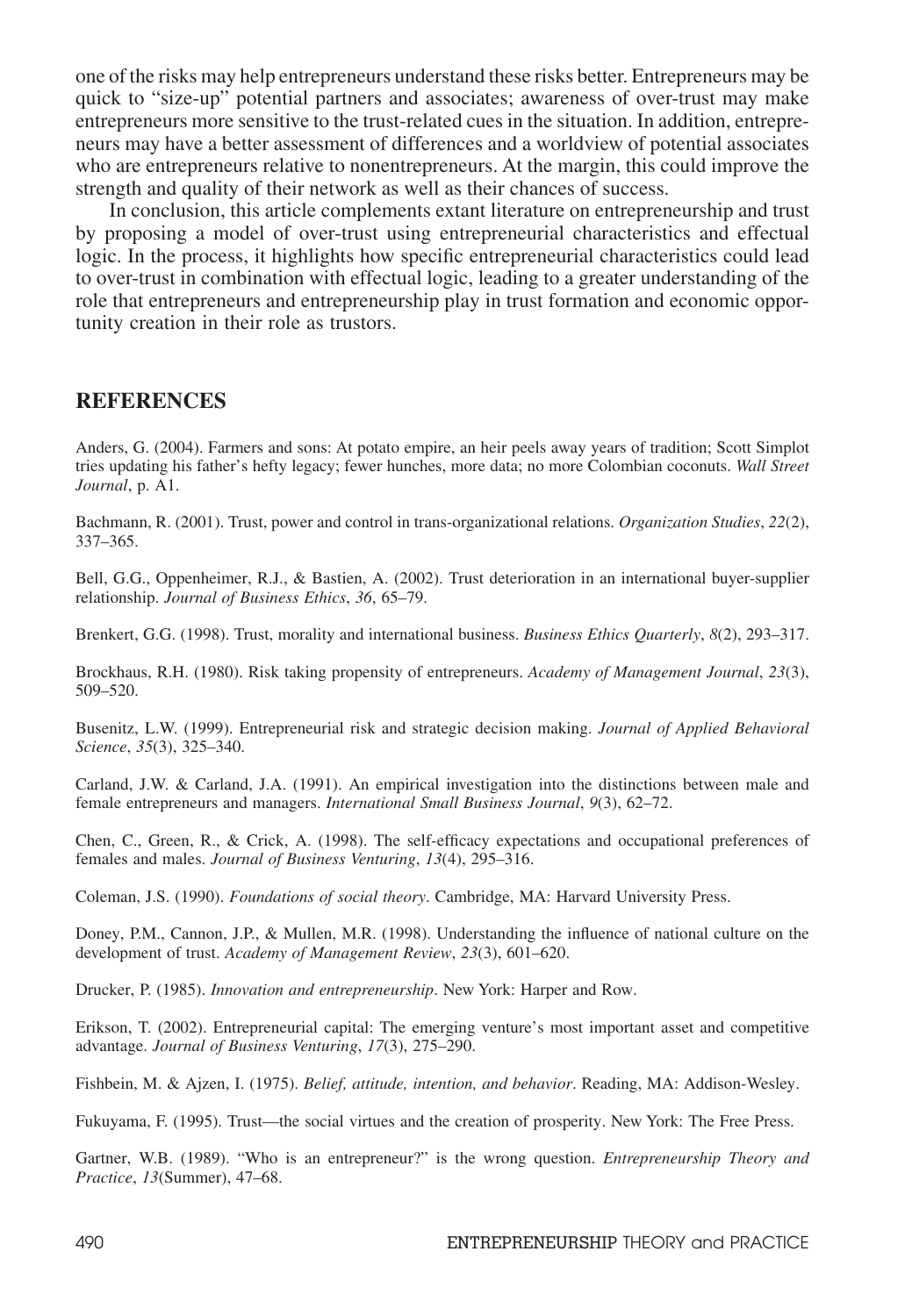Gist, M. (1987). Self-efficacy: Implications for organizational behavior and human resource management. *Academy of Management Review*, *12*, 472–485.

Goel, S., Bell, G.G., & Pierce, J. (2005). The perils of Pollyanna: Development of the over-trust construct. *Journal of Business Ethics*, *58*, 203–218.

Granovetter, M. (1973). The strength of weak ties. *American Journal of Sociology*, *78*, 1360–1380.

Hardin, R. (1996). Trustworthiness. *Ethics*, *107*, 26–42.

Harrison, R.T., Dibben, M.R., & Mason, C.M. (1997). The role of trust in the informal investor's investment decision: An exploratory analysis. *Entrepreneurship Theory and Practice*, *21*(Summer), 63–81.

Hayton, J.C., George, G., & Zahra, S.A. (2002). National culture and entrepreneurship: A review of behavioral research. *Entrepreneurship Theory and Practice*, *26*, 33–52.

Heath, C. & Tversky, A. (1991). Performance and belief—ambiguity and competence in choice under uncertainty. *Journal of Risk and Uncertainty*, *4*, 5–28.

Hofstede, G. (1980). *Culture's consequences: International differences in work-related values*. Beverly Hills, CA: Sage Publications.

Hornaday, R.H. (1982). Research about living entrepreneurs. In C.A. Kent, D.L. Sexton, & K.H. Vesper (Eds), *Encyclopedia of entrepreneurship* (pp. 20–34). Englewood Cliffs, NJ: Prentice Hall.

Judge, T.A., Erez, A., Bono, J.E., & Thoresen, C.J. (2003). The core-evaluation scale: Development of a measure. *Personnel Psychology*, *56*(2), 303–332.

Kirton, M.J. (1976). Adaptors and innovators: A description and measure. *Journal of Applied Psychology*, *61*, 622–629.

Kohtamäki, M., Kekäle, T., & Viitala, R. (2004). Trust and innovation: From spin-off idea to stock exchange. *Creativity and Innovation Management*, *13*(12), 75–88.

Krueger, Jr., N. & Dickson, P.R. (1994). How believing in ourselves increases risk taking: Perceived selfefficacy and opportunity recognition. *Decision Sciences*, *25*(3), 385–400.

Larson, A. (1992). Network dyads in entrepreneurial settings. *Administrative Science Quarterly*, *37*, 76–104.

March, J. & Shapira, Z. (1992). Variable risk preferences and the focus of attention. *Psychological Review*, *99*(1), 172–183.

Markman, G.D., Balkin, D.B., & Baron, R.A. (2002). Inventors and new venture formation: The effects of general self-efficacy and regretful thinking. *Entrepreneurship Theory and Practice*, *27*(2), 149–165.

McClelland, D.C. (1961). *The achieving society*. Princeton, NJ: Van Nostrand.

McClelland, D.C. & Winter, D.G. (1969). *Motivating economic achievement*. New York: The Free Press.

McGrath, R.G., MacMillan, I.C., & Scheinberg, S. (1992). Elitists, risk-takers, and rugged individualists? An exploratory analysis of cultural differences between entrepreneurs and non-entrepreneurs. *Journal of Business Venturing*, *7*, 115–135.

McKnight, D.H., Cummings, L.L., & Chervany, N.L. (1998). Initial trust formation in new organizational relationships. *Academy of Management Review*, *23*(3), 473–490.

Meyerson, D., Weick, K.E., & Kramer, R.M. (1996). Swift trust and temporary groups. In R.A. Kramer & T.R. Tyler (Eds), *Trust in organizations: Frontiers to theory and research* (pp. 166–195). Thousand Oaks, CA: Sage Publications.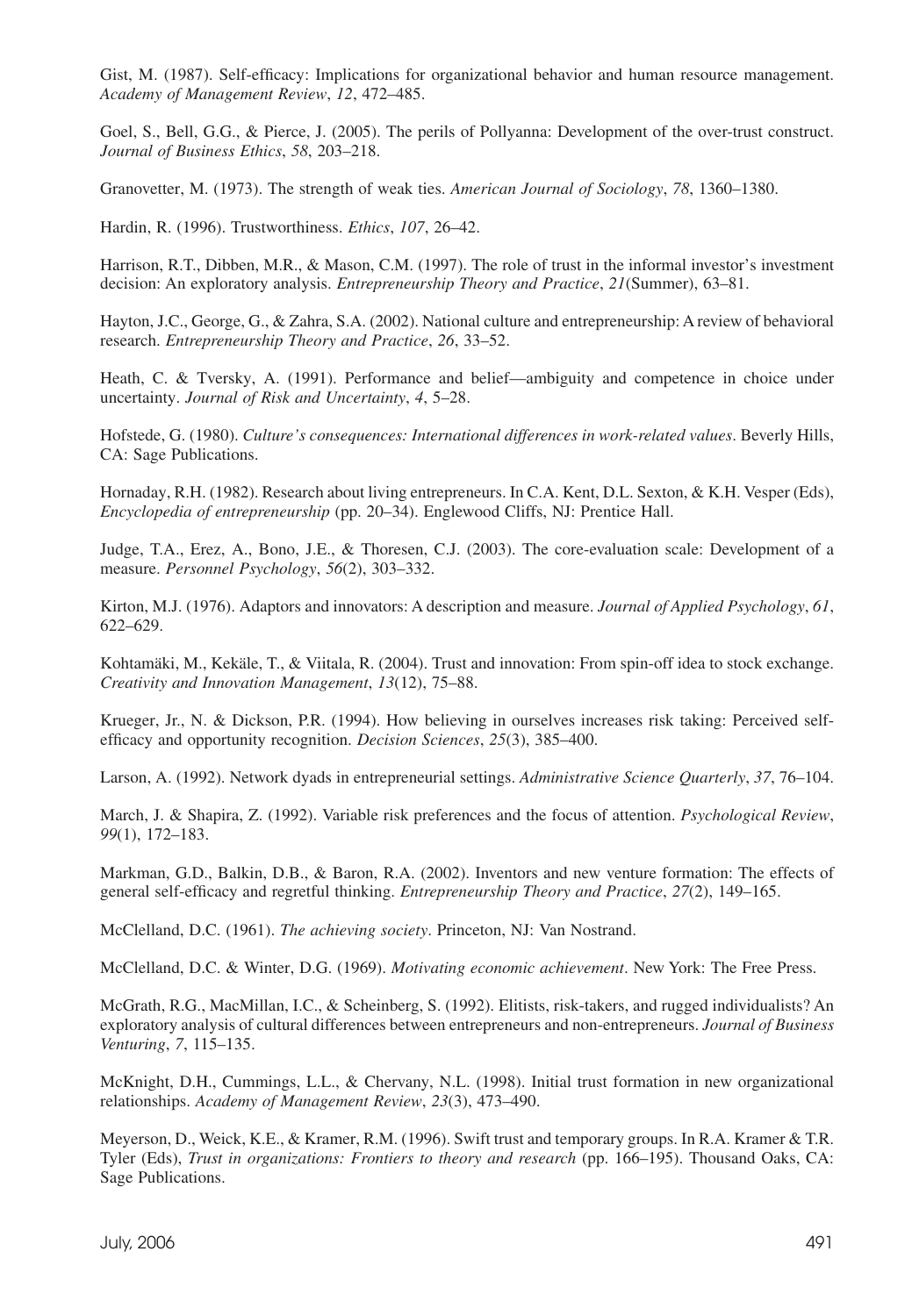Moesel, D., Fiet, J., Busenitz, L.W., & Barney, J. (1996). Factors underlying change in risk perceptions of new ventures by venture capitalists. In P.D. Reynolds et al. (Eds), *Frontiers of entrepreneurship research* (Vol. 1996) (pp. 377–391). Wellesly, MA: Babson College.

Mudd, S. (1996). Kirton's A-I theory: Evidence bearing on the style/level and factor composition issues. *Australian Journal of Psychology*, *26*(3), 217–222.

Mueller, S.L. & Thomas, A.S. (2000). Culture and entrepreneurial potential: A nine country study of locus of control and innovativeness. *Journal of Business Venturing*, *16*, 51–75.

Nooteboom, B. (2002). *Trust: forms, foundations, functions, failures and figures*. Northampton, MA: Edward Elgar.

Rosenfeld, R.B., Winger-Bearskin, M., Marcic, D., & Braun, C.L. (1993). Delineating entrepreneurs' styles: Application of adaptation-innovation subscales. *Psychological Reports*, *72*(1), 287–298.

Rousseau, D.M., Sitkin, S., Burt, R., & Camerer, C.F. (1998). Not so different after all: A cross-discipline view of trust. *Academy of Management Review*, *23*(3), 393–404.

Sarasvathy, S.D. (2001). Causation and effectuation: Toward a theoretical shift from economic inevitability to entrepreneurial contingency. *Academy of Management Review*, *26*(2), 243–263.

Sarasvathy, S.D., Dew, N., Ramakrishna Velamuri, S., & Venkataraman, S. (2003). Three Views of Entrepreneurial Opportunity. In Z. Acs & D. Audretsch (Eds), *Handbook of entrepreneurship research* (pp. 141–160). Dordrecht, the Netherlands: Kluwer.

Schumpeter, J. (1934). *The theory of economic development*. Cambridge, MA: Harvard University Press.

Schwenk, C.R. (1988). The cognitive perspective on strategic decision making. *Journal of Management Studies*, *25*(1), 41–55.

Shane, S. (1992). Why do some societies invent more than others? *Journal of Business Venturing*, *7*, 29–46.

Smallbone, D. & Lyon, F. (2002). A note on trust, networks, social capital and entrepreneurial behavior. In H. Höhmann & F. Welter (Eds), *Entrepreneurial Strategies and Trust: Structure and Evolution of Entrepreneurial Behavioural Patterns in East and West European Environments—Concept and Considerations* (pp. 19–24). Bremen, Germany: Forschungsstelle Osteuropa Bremen, Arbeite papiere und Materialien.

Timmons, J. (1990). *Entrepreneurship in the 1990s* (3rd ed.). Boston: Irwin.

Tversky, A. & Kahneman, D. (1974). Judgment under uncertainty: Heuristics and biases. *Science*, *185*, 1124–1131.

Watson, D., Clark, L.A., & Tellegen, A. (1988). Development of coordination modes within organizations. *Journal of Personality and Social Psychology*, *54*, 1063–1070.

Welter, F., Kautonen, T., Chepurenko, A., Malieva, E., & Venesaar, U. (2004). Trust environments and entrepreneurial behavior—exploratory evidence from Estonia, Germany and Russia. *Journal of Enterprising Culture*, *12*(4), 327–349.

Wicks, A.C., Berman, S.L., & Jones, T.M. (1999). The structure of optimal trust: Moral and strategic implications. *Academy of Management Review*, *24*(1), 99–116.

Williamson, O.E. (1985). The economic institutions of capitalism. New York: The Free Press.

Williamson, O.E. (1993). Calculativeness, trust, and economic organization. *Journal of Law and Economics*, *36*, 453–486.